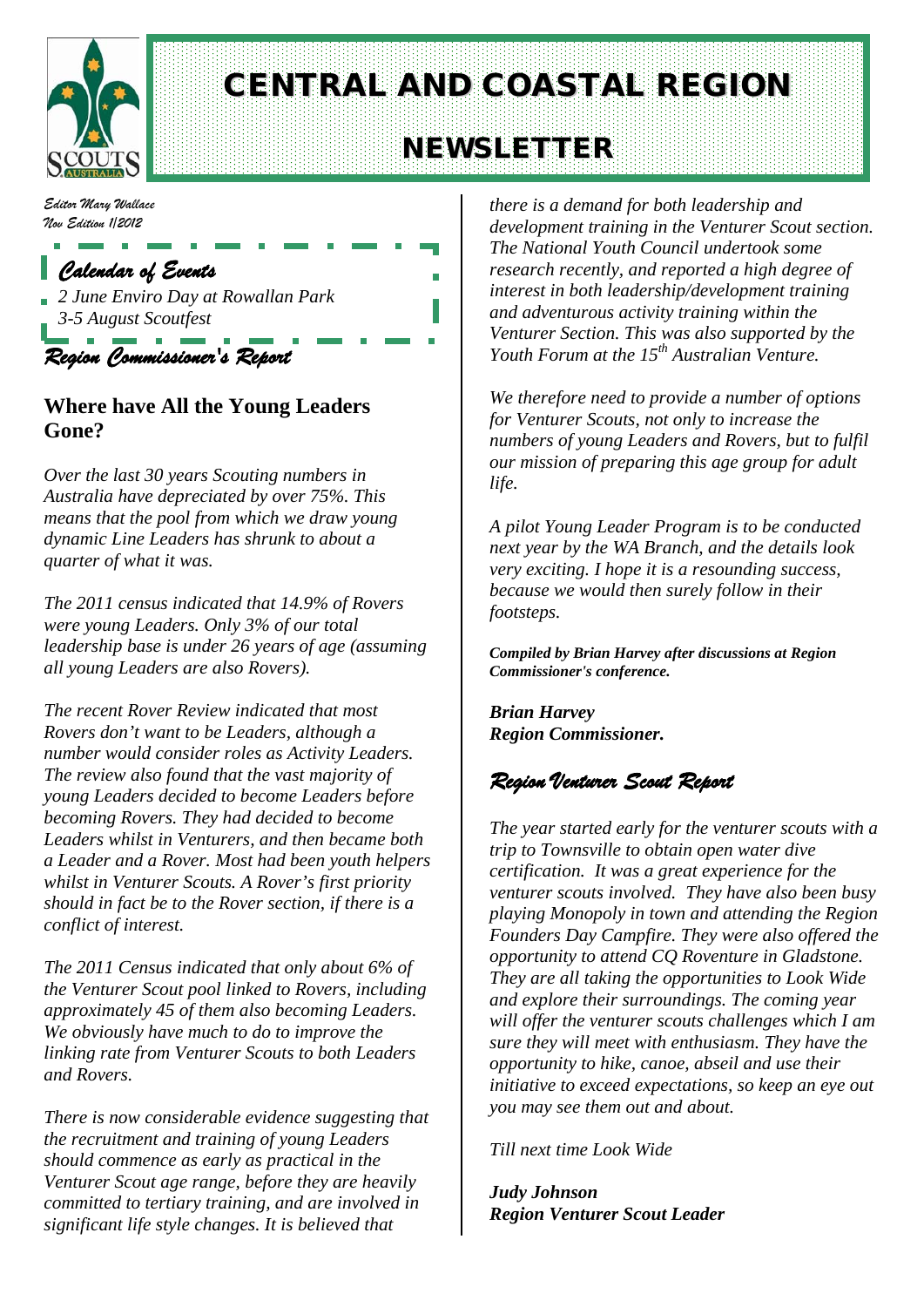## *Mackay Rover Crew Leaders Report*

*The Rovers got off a slow start this year however now it is full steam ahead for the year to come. We have a number of new faces in the crew which is excellent to see. Most of which have come from within the movement by some way or another. With the increased attendance it allows us to plan bigger and better nights. This in turn will hopefully attract more young adults to the Rover Scout section. We have also said goodbye to two prominent faces within the crew. Brendan Ross and Tamara Ham have both been booted. I am sure that we will still be seeing them around for some time yet. Before being booted Tamara completed all the necessary requirements for her BP Award. It is now in the hands of the assessors. I am positive that Tamara is more than deserving of this award, having witnessed her amazing attention to detail on all the parts of the award. The crew wishes her the best of luck for the final stages of the award. Another of our crew members Sarah Blakey had made the move to Townsville where she is chasing her passion for diving. From all reports she is doing quite well for herself, scoring a few great opportunities to further her current skills. This year looks to be a promising and productive one for the Mackay Crew. Several members are looking at attending the upcoming Jamboree. This will put fundraising as a big focus for those hoping to attend. A few of the Squires are putting plans in place for their training to become knights in the near future which will be good to see them progress and set an example for the newer crew members. That is all I have for now. Hopefully I will see you all at the next meeting.*

#### *Craig Schurmann Mackay Rover Crew Leader*



*Brendan Ross's Boot at Eungella with fellow Rovers*

## *Environmental Fun Day*

*On Saturday June 2nd there will be a Environmental Fun Day at Rowallan Park. There will be lots of activities in the environmental area with water wise activities, Joey Scout environment activities as well as Scout and Venturer Scout section activities. Please let me know if you are coming so I can ensure that we have enough of everything.*

*Please advise numbers to Jo Brzozowski by May 25th 2012. Cost for the day is \$5 per person attending to cover the Rowallan Park fees and Activity requirements.* 

*Come along and have a great day* 

#### *Jo Brzozowski, Environmental Activities Leader*

## *Banksia Scout Group*

*Banksia Scout Group is well on its way to being back to its best. There are now four sections all with leaders and a new enthusiastic committee anxious to rebuild the group.*

*Next on the agenda is repairing the building and increasing the membership not necessarily in that order.* 

*We have already started our recruiting drive with an open day on March 17th. Although the weather was against us it was a very successful day with the rope bridge being well used and the damper going down as a treat. Everyone enjoyed the rockets and craft activities and we picked up several new members.* 

*The scout section has been very busy with several camps already this year the Joey Scouts are growing weekly and the Cub Scouts are as always very active. The Venturer Scouts are assisting the group where ever they are needed. It's all go from here.*

#### *Jacarla Katrina Hoare, Group Leader Banksia Scout Group*

## *Founders Day*

*The founder of scouting Lord Robert Baden-Powell was born on 22 February 1857, so the scouting movement throughout the world, celebrate this day as Founders Day. On this day scouting members take the opportunity to learn more about BP's life and work.*